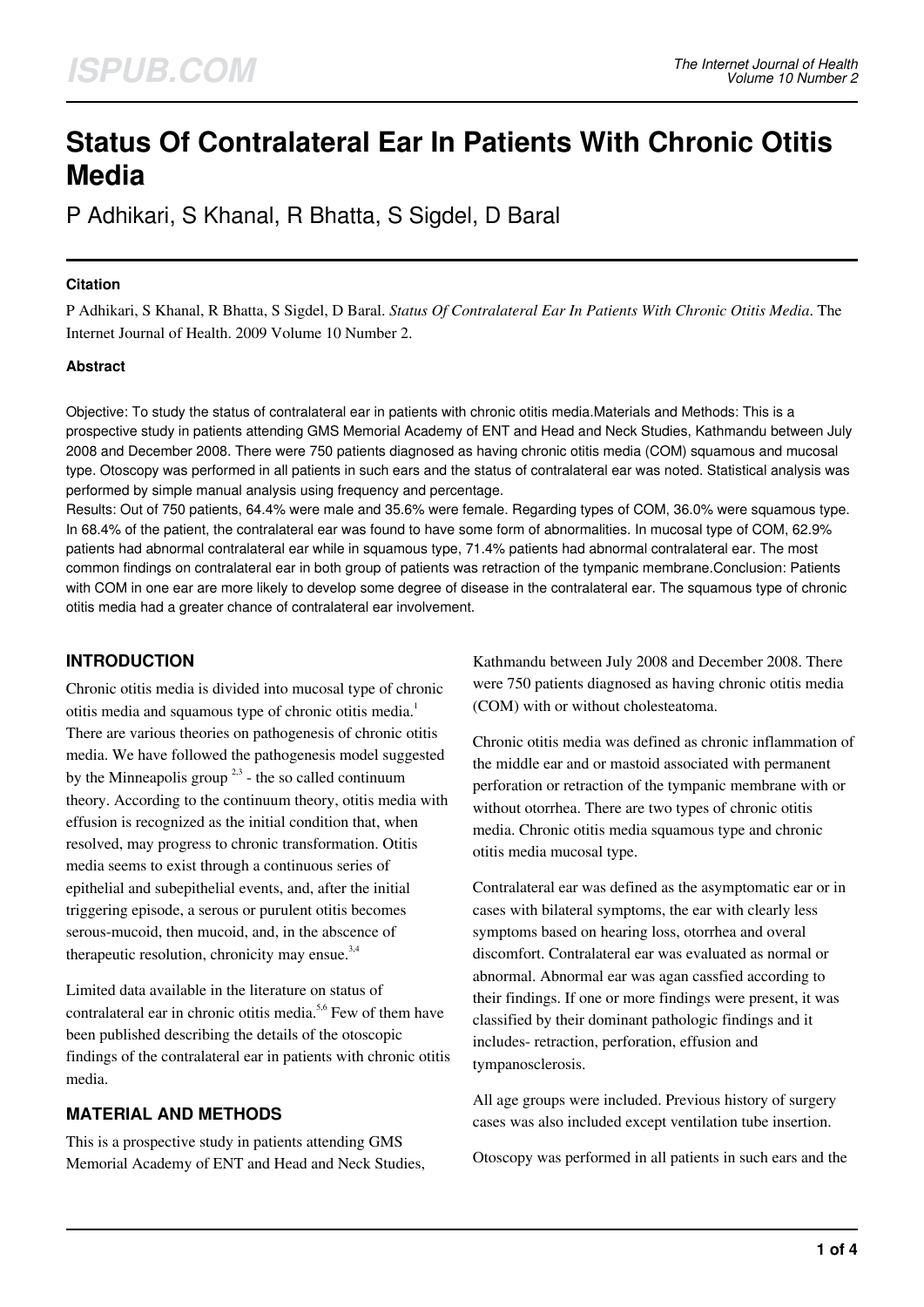status of contralateral ear was noted. Statistical analysis was performed by simple manual analysis using frequency and percentage.

# **RESULTS**

Out of 750 patients, 64.4% were male and 35.6% were female. Regarding types of COM, 36.0% were squamous type. In 68.4% of the patient, the contralateral ear was found to have some form of abnormalities. In mucosal type of COM, 62.9% patients had abnormal contralateral ear while in squamous type, 71.4% patients had abnormal contralateral ear. The most common findings on contralateral ear in both group of patients was retraction of the tympanic membrane. (Table-1).

## **Figure 1**

Table: 1. Showing contralateral involvement in chronic otitis media

| <b>Determinants</b>     | <b>COM-Squamous</b> | <b>COM-Mucosal</b> |
|-------------------------|---------------------|--------------------|
| Total                   | 269                 | 481                |
| <b>Disease</b>          | 192 (71.4%)         | 302 (62.8%)        |
| Normal                  | 77(28.6%)           | 179 (37.2%)        |
| Retraction/OM & sequale | 91 (33.8%)          | 141 (29.3%)        |
| Tympanosclerosis        | 27(10.1%)           | 43 (8.9%)          |
| <b>COM</b> Mucosal      | 28(10.4%)           | 49 (10.2%)         |
| <b>COM</b> Squamous     | 46 (17.1%)          | 69 (14.4%)         |
| Surgery                 | 39 (14.5%)          | 58 (12.0%)         |

# **DISCUSSION**

Chronic otitis media is a major health problem throughout the world in developing countries. It is also one of the common problem health problems of Nepal.<sup>7</sup> The prevalence of chronic otitis media varies throughout the world, ranging from 30% among the Alaskan Invit to 4% and 6% in African countries and to less than 1% in England, the United States and Brazil.<sup>8</sup> In Nepal, the prevalence of COM as quoted by Little et al study is  $7.2\%$ .<sup>9</sup>

The value of contralateral ear findings in patients with chronic otitis media in two fundamental aspects: a) the contribution to understanding the pathogenesis in otitis media and b) the implications for treatment, follow up and counselling for chronic otitis media patients. Several studies have been conducted to elucidate the pathogenesis of chronic otitis media. One of the proposed hypothesis is the continuum theory, in which Paparella et al postulate that otitis media exists throughout a continuous series of events.<sup>10</sup>

According to continuum theory, in the abscence of arresting mechanisms, the pathology may progress bilaterally in a considerable proportion of cases, although with differing degrees of severity. Although clinical studies published by Scheibe et al as well as those of other researchers, have demonstrated a high prevalence of alterations in contralateral ears. 11

Chalton and Stearns in 1984 assesed the contralateral ears of 73 patients who had undergone canal wall down tympanomastoidectomy for acquired cholesteatoma and found abnormalities in 53.4% of them (pars tensa retraction being the most prevalent).<sup>5</sup> In 1996, Vartiainen et al described a series of 493 contralateral ears in patients undergoing ontological surgery for chronic otitis media.6 They found 63% of the contralateral ears having some degree of abnormality and again retraction was the most frequent finding. On excluding retraction, they found 46.3% contralateral ear to be abnormal.<sup>6</sup> These findings therefore support the idea of the tren of bilateral chronic disease of middle ear.

The importance of contralateral is for the better understanding of the pathogenesis of chronic otitis media and treatment and counselling of such patients. Patients with chronic otitis media diagnosed in one ear are very likely to present with associated disease in the contralateral ear. Our study showed that 64.8% of the patient had some form of abnormality in the contralateral ear.

The cholesteatoma chronic otitis media group had a greater prevalence of contralateral ear alterations than those in the noncholesteatoma chronic otitis media group. Our study revealed that squamous type of chronic otitis media had a higher prevalence (71.4%) of contralateral ear involvement than those in mucosal type of chronic otitis media. Retraction of tympanic membrane and tympanosclerosis were the most often encountered eardrum changes in this series, both of them considered consequences of recurrent acute otitis media or suppurative otitis media or their treatment. Fortunately, these changes seldom have a significant effect on hearing function.

Chronic otitis media does not seem an isolated event that occurs in a particular patient ear. It seems rather, be the product of a series of events "constitutional" of the individual. The precise and critical evaluation of both ears plays a fundamental role in the prognostic evaluation of the patient because the ear with established chronic otitis media can serve as a guide for the probable evolution in the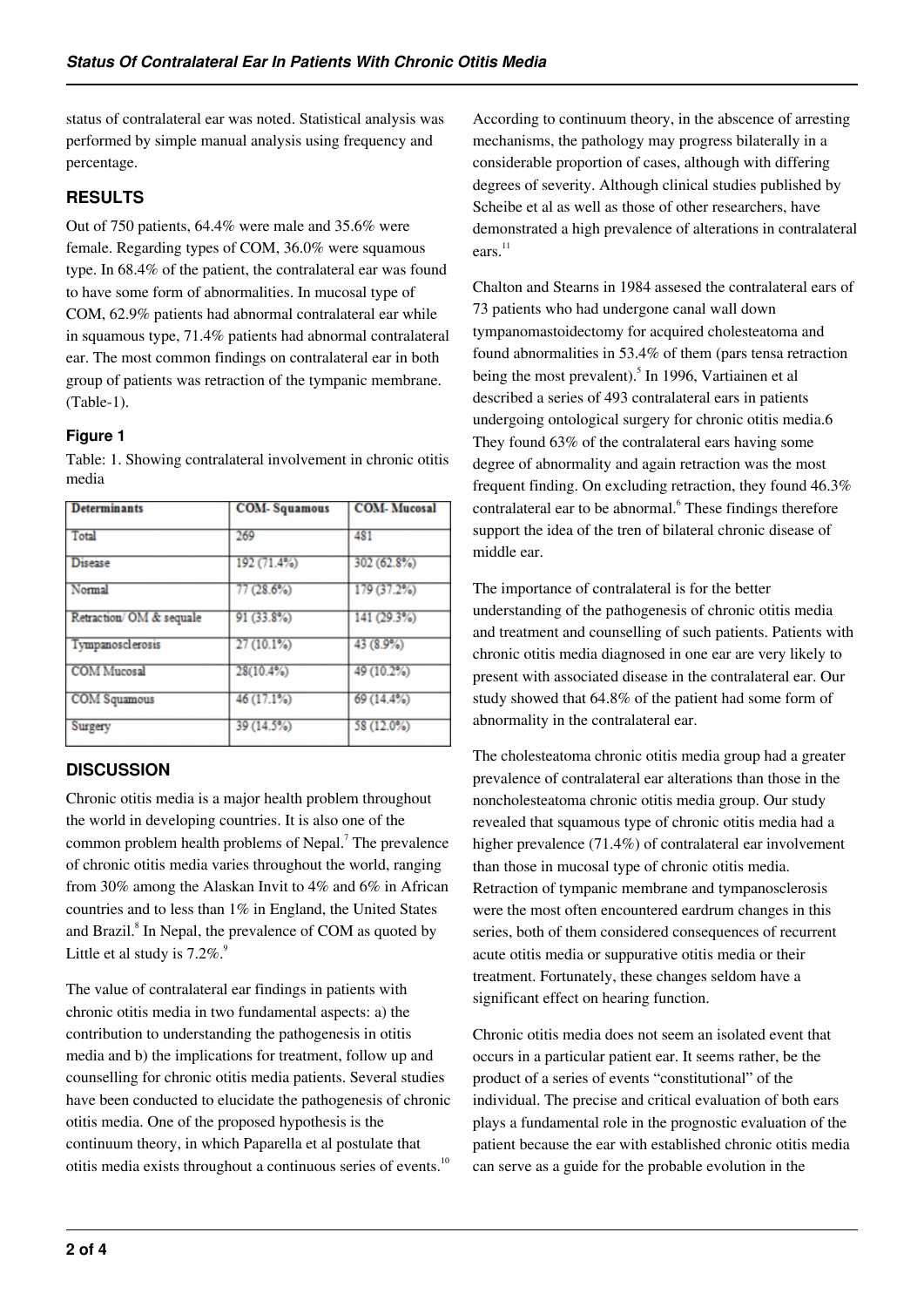contralateral ear. Our findings clearly suggest that the tendency of chronic otitis media to present itself as a bilateral disease.

## **CONCLUSION**

Patients with chronic otitis media in one ear are more likely to develop some degree of disease in the contralateral ear. The squamous type of chronic otitis media had a greater chance of contralateral ear involvement.

#### **References**

1. Browning GG. Aetiopathology of inflammatory conditions of the external and middle ear. In: Kerr AG (ed.). Scott- Brown's Otolaryngology, 6th edn.Vol 3. London: Arnold, 1997: 3/3/15-3/3/16.

2. Sady Selaimen da Costa, Leticia Peterson Schmidt Rosito, Cristina Dornelles. The contralateral ear in chronic otitis media. A series of 500 patients. Arch Otolaryngol Head Neck Surg 2008; 134: 290-293.

3. Da Costa SS, Souza LCA, Piza MRT. The flexible tympanoplasty: pathology guided pathogenesis- oriented surgery for the middle ear. Otolaryngol Clin North Am 1999; 32: 413-441.

4. Giebink GS, Ripley ML, Shea DA, Wright PF, Paparella MM. Clinical histopathological correlations in experimental otitis media: implications for silent otitis media in humans. Pediatr Res 1985; 19: 389-397.

5. Chalton RA, Stearns M. The incidence of bilateral chronic otitis media. J Laryngol Otol 1984; 98: 337-339.

6. Vartiainen E, Kansanen M, Vartiainen J. The contralateral ear in patients with chronic otitis media. Am J Otol 1996; 17: 190-192.

7. Adhikari P, Sinha BK, Pokharel NR, Kharel B, Aryal R, Ma J. Prevalence of chronic suppurative otitis media in school children of Kathmandu district. J Inst Med 2007; 29: 10-12.

8. Little P, Bridges A, Guragain R, Friedman D, Prasad R, Weir N. Hearing impairment and ear pathologies in Nepal. J Laryngol Otol 1993; 107: 395-400.

9. Bluestone CD.Epidemiology and pathogenesis of chronic suppurative otitis media: implications for prevention and treatment. Int J Pediatr Otorhinolaryngol 1998; 420: 207-223.

10. Paparella MM, Schachern PA, Yoon TH et al. Otopathologic correlates of the continuum of otitis media. Ann Otol Rhinol Laryngol 1990; 99: 17-22.

11. Scheibe B, Smith M, Schimdt L et al. Contralateral ear in chronic otitis media: Efeito Orloff. Rev Bras Otorhinolaryngol 2002; 68: 245-259.